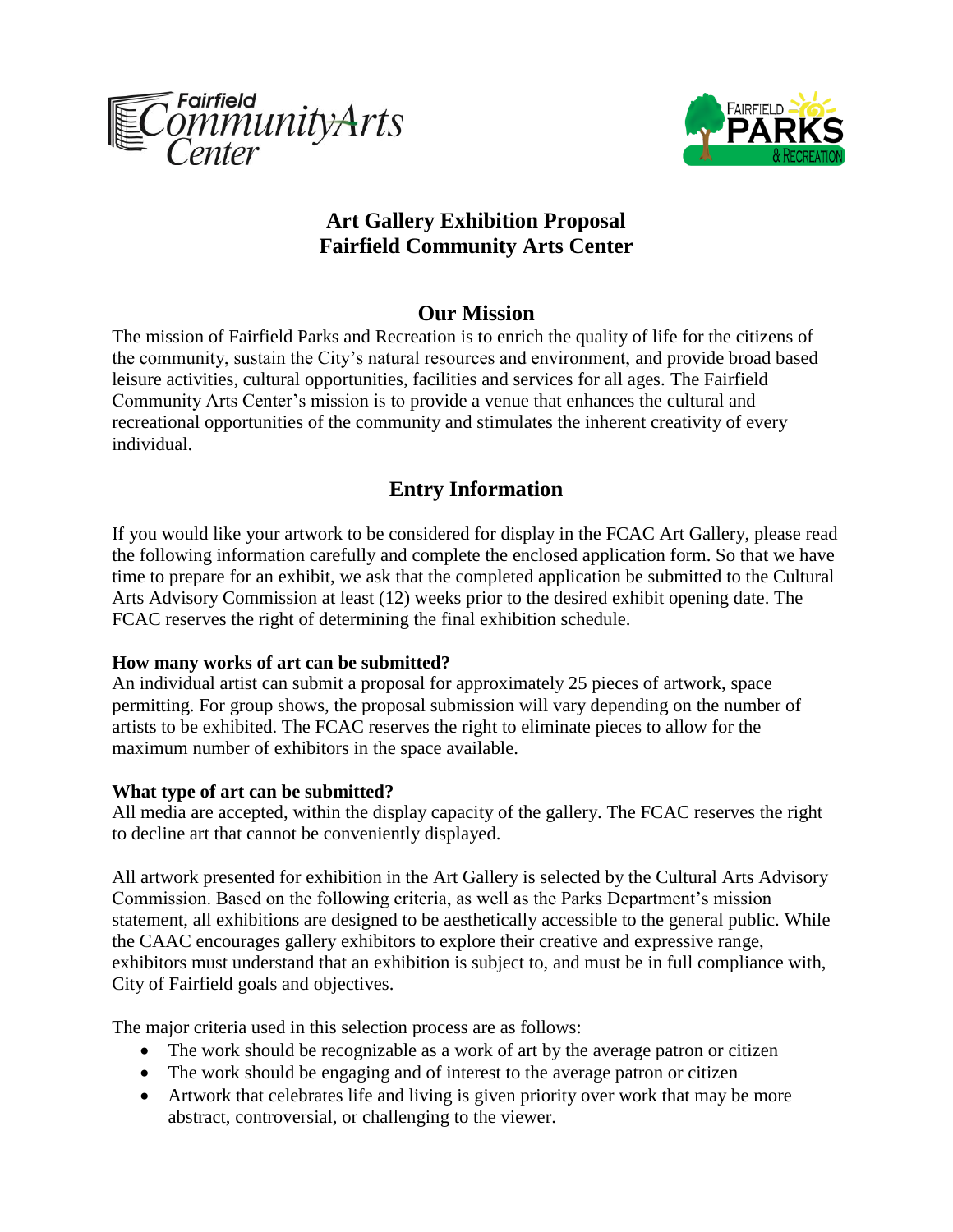



**Application Form**

| Exhibitor's Name        |
|-------------------------|
| Address                 |
|                         |
|                         |
|                         |
| Website                 |
| <b>Exhibition Title</b> |

1. On a separate sheet, please provide no more than a one-page, double-spaced, proposal to include the following information.

- a. Explanation or Scope of Exhibition (known as artist statement)
- b. Description of Approach and Artistic Medium

2. We are currently accepting proposals for open slots in **FY2021.** Finale dates for 2021 are tentatively set, and exhibits typically show for five to six weeks, depending on the time slot.

FY 2021 \_\_\_\_\_Jan 9-Feb 13 \_\_\_\_\_Feb 27-Apr 10 \_\_\_\_\_ Jun 19-July 31

3. Approximate number of pieces to be submitted\_\_\_\_\_\_\_\_\_\_\_\_\_\_\_\_\_\_\_\_\_\_\_\_\_\_\_\_\_\_\_\_\_\_

Suggest NO MORE than 25, depending on sizes. West Wall (curved) is approximately 32-feet long East Wall (straight) is approximately 48-feet long West Alcove wall is approximately 4-feet long

\*\* The City retains a 10% Commission on all artwork sold over the course of the exhibit. Pieces that are sold can be collected by the purchaser after the show closes.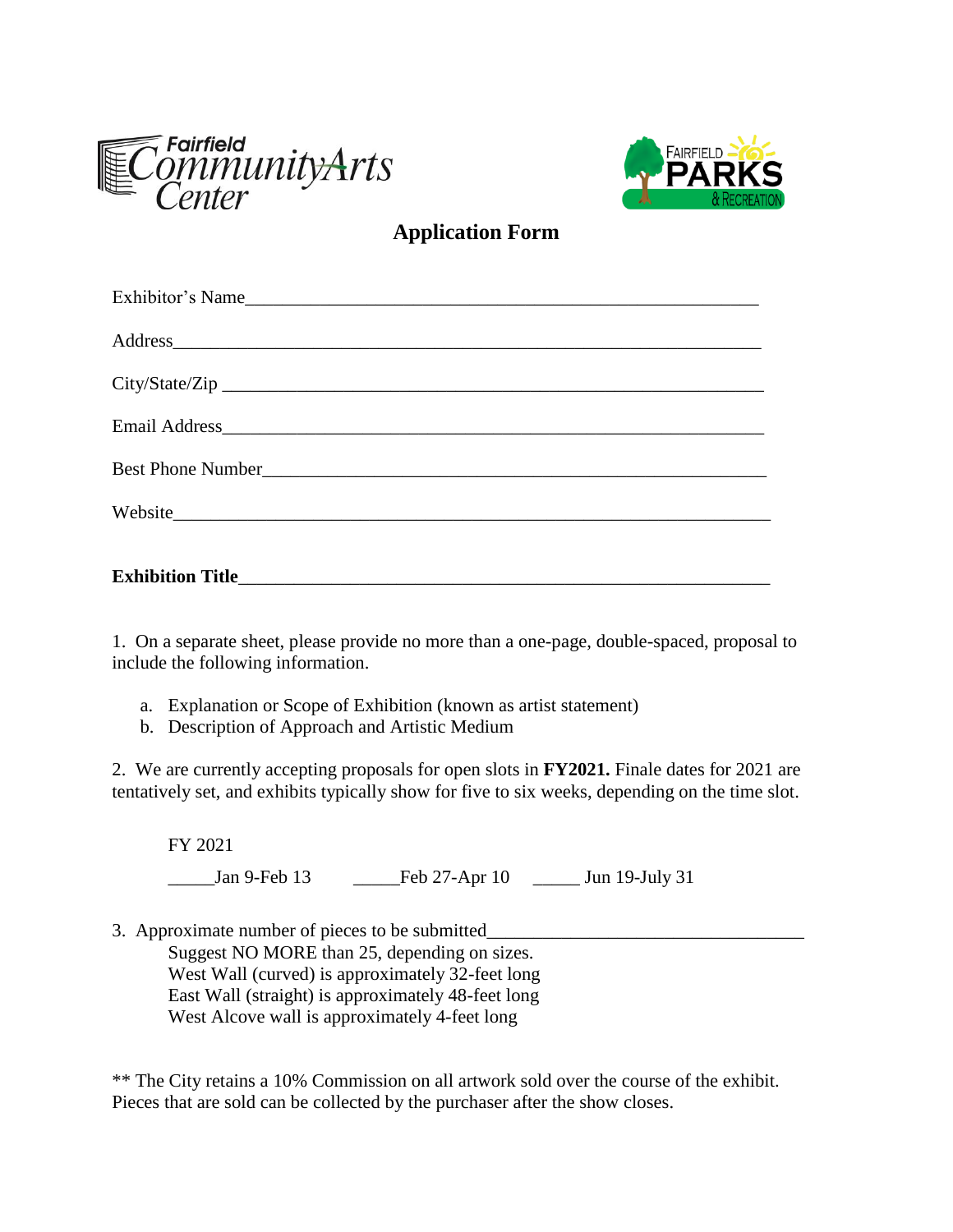



# **Checklist of supporting materials Please enclose the following information**:

| <b>Exhibition</b> proposal |  |
|----------------------------|--|
|----------------------------|--|

At least 4 digital photos of artwork on USB flash drive labeled with the artist's full name, title of the work, the work's size, and medium. PowerPoint preferred.

**OR**

Artist portfolio with photographic examples of representative work

**OR**

URL of website to view works

**WITH**

Artist biography

SASE for return of materials

### **optional**

Reviews and/or articles associated with previous artist's exhibitions and/or the artist

\_\_\_\_\_\_\_\_\_\_\_\_\_\_\_\_\_\_\_\_\_\_\_\_\_\_\_\_\_\_\_\_\_\_\_\_\_\_\_\_\_\_\_\_\_\_\_\_\_\_\_\_\_\_\_\_\_\_\_\_\_\_\_\_\_\_\_\_\_\_\_\_

Signature of the Artist or exhibition proposer

Proposals are reviewed by the Cultural Arts Advisory Commission. The CAAC meets the 3rd Tuesday of each month.

Please return proposal to:

Lucinda Lewellyn, Fairfield Parks & Recreation Department 411 Wessel Drive Fairfield, OH 45014 [llewellyn@fairfieldoh.gov](mailto:llewellyn@fairfieldoh.gov)